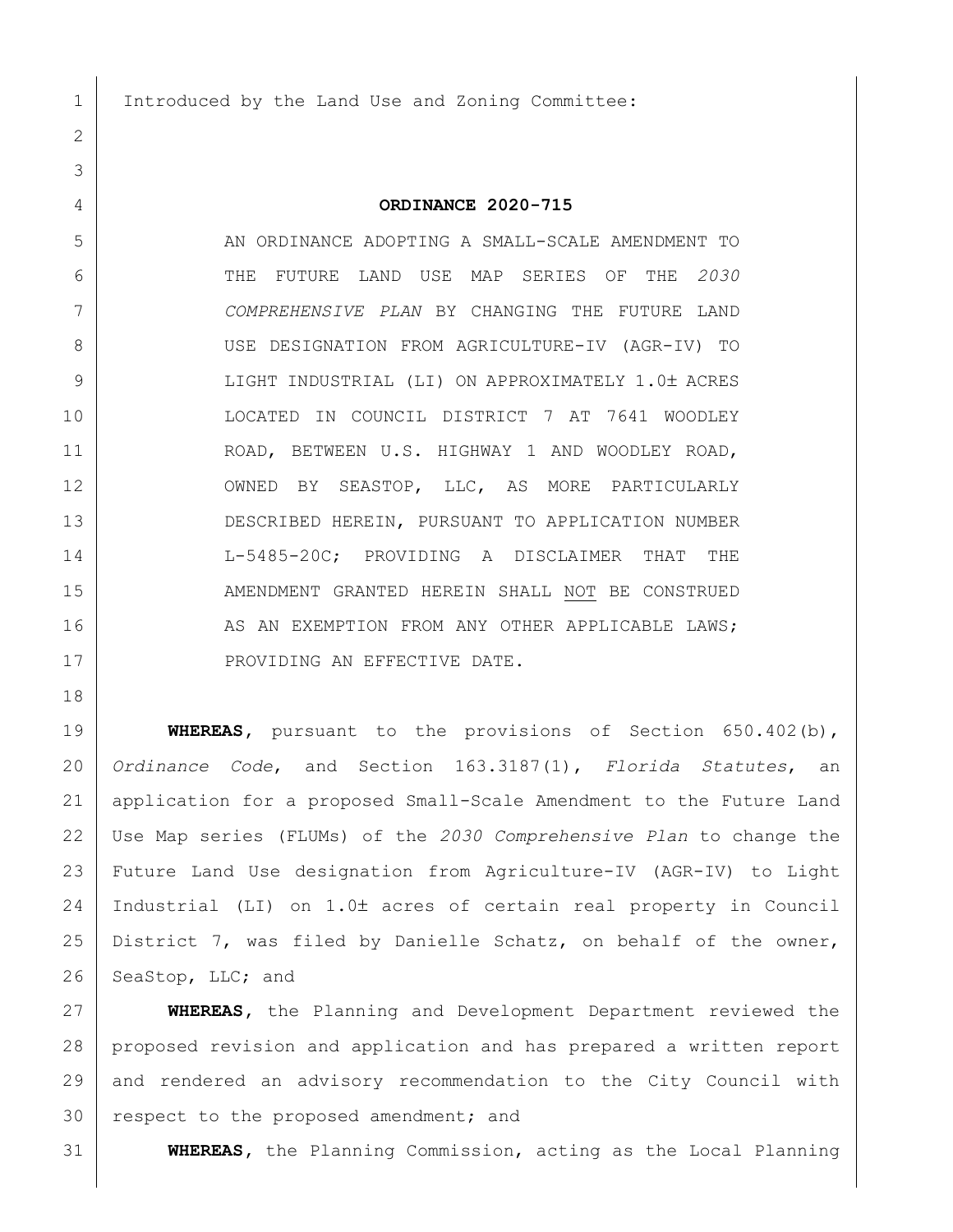1 | Agency (LPA), held a public hearing on this proposed amendment, with due public notice having been provided, reviewed and considered comments received during the public hearing and made its 4 recommendation to the City Council; and

 **WHEREAS,** the Land Use and Zoning (LUZ) Committee of the City Council held a public hearing on this proposed amendment to the *2030 Comprehensive Plan*, pursuant to Chapter 650, Part 4, *Ordinance Code*, considered all written and oral comments received during the public 9 | hearing, and has made its recommendation to the City Council; and

 **WHEREAS,** the City Council held a public hearing on this proposed amendment, with public notice having been provided, pursuant to Section 163.3187, *Florida Statutes* and Chapter 650, Part 4, *Ordinance Code,* and considered all oral and written comments received during 14 | public hearings, including the data and analysis portions of this proposed amendment to the *2030 Comprehensive Plan* and the 16 recommendations of the Planning and Development Department, the 17 Planning Commission and the LUZ Committee; and

**WHEREAS**, in the exercise of its authority, the City Council has determined it necessary and desirable to adopt this proposed amendment to the *2030 Comprehensive Plan* to preserve and enhance present advantages, encourage the most appropriate use of land, water, and resources consistent with the public interest, overcome present deficiencies, and deal effectively with future problems which may 24 | result from the use and development of land within the City of 25 Jacksonville; now, therefore

**BE IT ORDAINED** by the Council of the City of Jacksonville:

 **Section 1. Purpose and Intent.** This Ordinance is adopted 28 to carry out the purpose and intent of, and exercise the authority set out in, the Community Planning Act, Sections 163.3161 through 163.3248, *Florida Statutes*, and Chapter 166, *Florida Statutes*, as amended.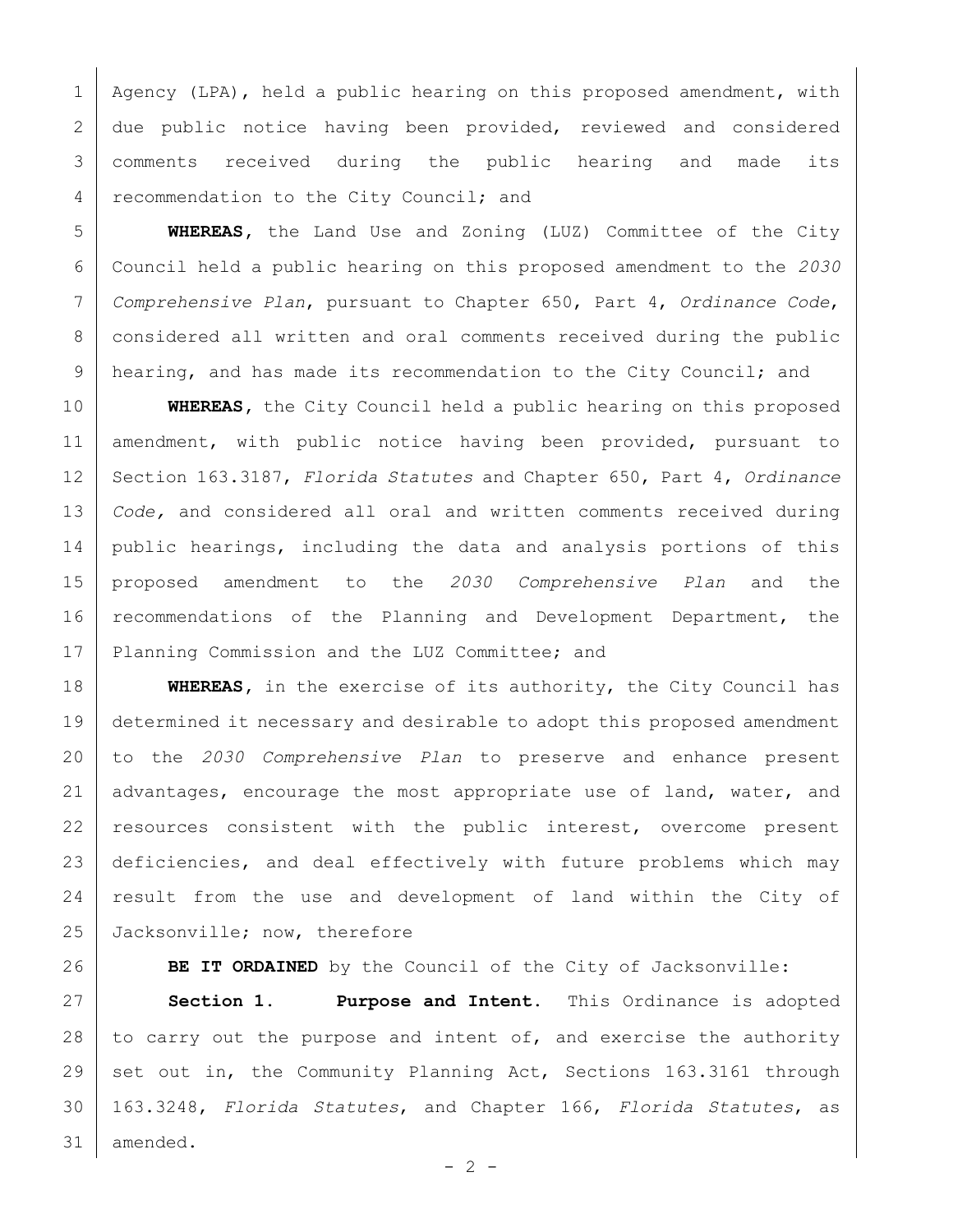**Section 2. Subject Property Location and Description.** The 2 approximately 1.0± acres (R.E. No. 002520-0020 (portion)) are located in Council District 7 at 7641 Woodley Road, between U.S. Highway 1 and Woodley Road, as more particularly described in **Exhibit 1**, dated October 5, 2020, and graphically depicted in **Exhibit 2**, both **attached hereto** and incorporated herein by this reference (Subject Property).

 **Section 3. Owner and Applicant Description.** The Subject 8 Property is owned by SeaStop, LLC. The applicant is Danielle Schatz, 7641 Woodley Road, Jacksonville, Florida 32219; (904) 714-4454.

 **Section 4. Adoption of Small-Scale Land Use Amendment.** The City Council hereby adopts a proposed Small-Scale revision to the Future Land Use Map series of the *2030 Comprehensive Plan* by changing the Future Land Use Map designation from Agriculture-IV (AGR-IV) to Light Industrial (LI), pursuant to Application Number L-5485-20C.

 **Section 5. Applicability, Effect and Legal Status.** The applicability and effect of the *2030 Comprehensive Plan*, as herein 17 amended, shall be as provided in the Community Planning Act, Sections 163.3161 through 163.3248, *Florida Statutes*, and this Ordinance. All development undertaken by, and all actions taken in regard to development orders by governmental agencies in regard to land which is subject to the *2030 Comprehensive Plan*, as herein amended, shall be consistent therewith as of the effective date of this amendment 23 to the plan.

## **Section 6. Effective date of this Plan Amendment.**

 (a) If the amendment meets the criteria of Section 163.3187, *Florida Statutes*, as amended, and is not challenged, the effective date of this plan amendment shall be thirty-one (31) days after adoption.

 (b) If challenged within thirty (30) days after adoption, the plan amendment shall not become effective until the state land 31 | planning agency or the Administration Commission, respectively,

- 3 -